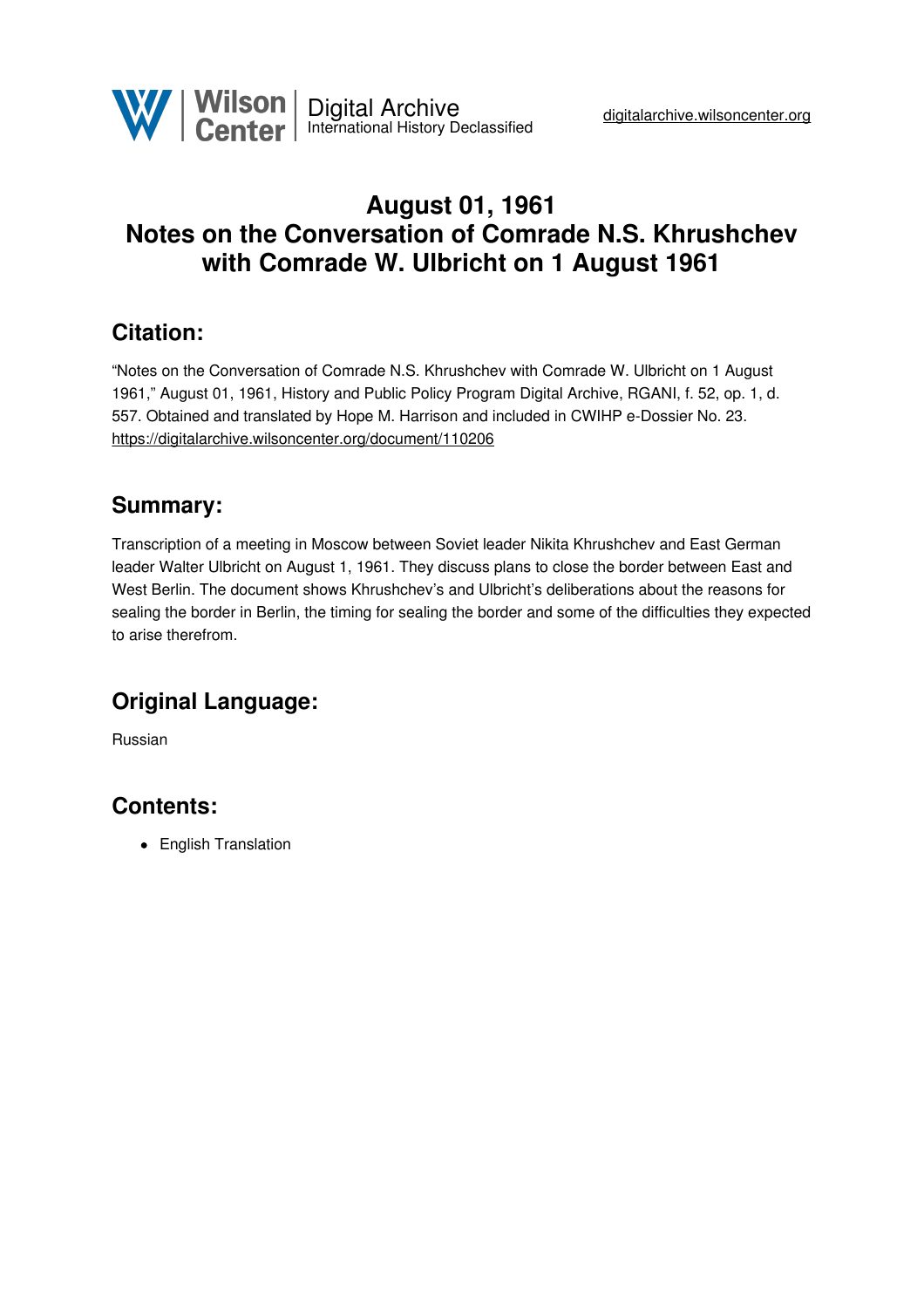Notes on the Conversation of Comrade N.S. Khrushchev with Comrade **W. Ulbricht** on 1 August 1961

**N. S. Khrushchev**: I have read your speech [for the upcoming meeting of the Warsaw Pact leaders in Moscow on Aug. 3-5] and have no objections. I like your speech; it puts forth the right questions.

Maybe a small comment, less a comment than an opinion about one particular formulation. One can say it one way or another way. You put forth good arguments in your speech, better than our foreign ministry delivers. I will use your material for my speech [at the Warsaw Pact meeting], I will borrow from parts of it. Your speech has good facts. I asked our foreign ministry to provide me such facts, but so far they haven't done this. Thank you for doing this.

My comment concerns page 14. There you raise the question of what to do, saying, We assume that the Soviet regime will propose negotiations to the Western Powers. But we already made such a proposal two years ago, after 1958. Therefore you can't say will propose. Maybe we still will propose something, but in reality we have already done this, with the publication of our draft peace treaty.

Otherwise, everything is okay in the speech.

**W. Ulbricht**: I would like to direct your attention to the part about economic issues. I actually wanted to formulate this part more sharply, meaning, our dependence on West Germany, and I wanted to clarify the fact that without help from the socialist countries, nothing will work. This of course concerns not only the economic situation. It would be good if the people's democracies [i.e., the East European allies] would make political statements on this issue, but it is also important that they participate economically on this issue. [i.e., in case the West launches a boycott against the GDR in response to closing the border, Ulbricht wants economic aid from his socialist allies.]

**N. S. Khrushchev**: I support you. Of course we need to discuss all of the issues more concretely and create a corresponding commission. But I have done a bit on this already. When you raised this issue, I called Comrade [Antonin] Novotny [the Czechoslovak CP leader]. When you put forward your view to him during your stay in Czechoslovakia, Comrade Novotny didn't respond fully correctly. Of course each has Republic [East European socialist state] its own needs and I am not criticizing him, but he wasn't at the time ready to sacrifice himself [to help the GDR].

I said to him: Whether Comrade Ulbricht is right or not, we will hear him out; in any case, he can't get out of the problem without help. So we can't be prepared to allow Comrade Ulbricht to be rebuffed; instead we must help him. Comrade Novotny told me that they are prepared for this issue and will come [to Moscow for the WTO meeting] with a proposal to help you.

The same goes for Poland. Our Comrade Wladyslaw [Gomulka, the Polish CP leader] is a good comrade when it comes to taking [i.e., he takes much more from us than he gives to us]. He said to me: the Germans live better than we do. I agreed with him, but said: they must be helped. We will of course complain about him [Ulbricht] not to his face, but behind his back, as happens among good friends, but we will give him help.

I must ask you maybe I am just not informed. I have heard you have problems with vegetables, that you don't have enough hay and that Poland must help you.

### **W. Ulbricht**: Yes.

**N. S. Khrushchev**: That isn't good. This raises the question of whether this isn't due to the overly hasty collectivization. Internally, that's exactly how the Poles explain the situation. They are of course great at speaking about this, since they themselves aren't doing anything in this area, but about you they said that you are wrong. I understand that in the first years of collectivization, this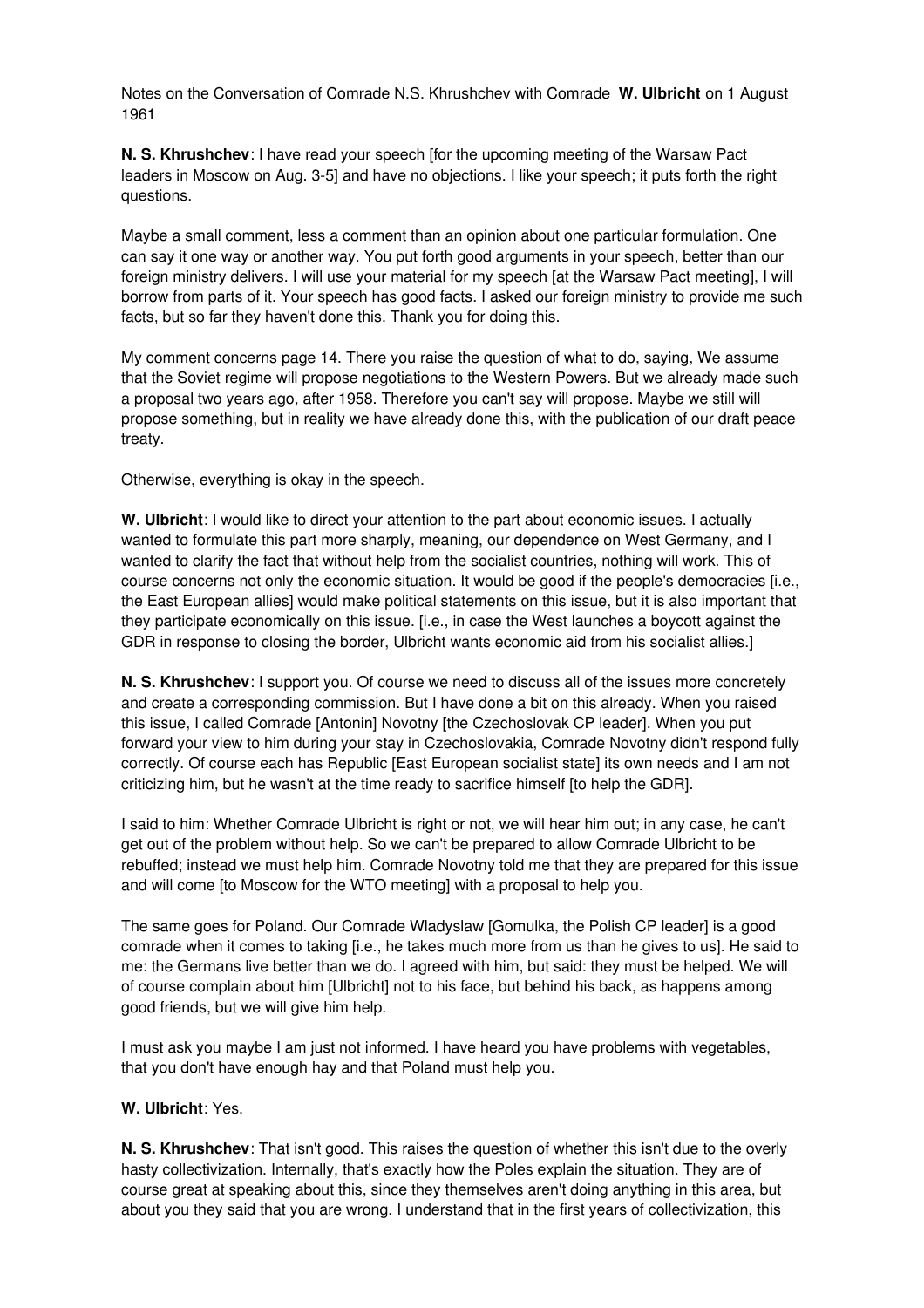can result in a clear reduction in production. But now it's too late to talk about this, since you have already implemented it [collectivization].

Germans having no vegetables! This is very bad. And regarding milk if one takes your model plants, the ones with Comrade Strube or Pezzoni,[1] you could even fill up everything with milk. I mean you must get control of things. It's not entirely clear to me what the problem is. I often can't believe the explanations people give me. There is much subjective [opinion] in it all.

On another issue. Many engineers have fled the GDR. You should consider shouldn't we send you perhaps some engineers from the Soviet Union? They won't run away. But you should know yourself whether this would create political difficulties from a national perspective. Decide this among yourselves. But something must be done.

I have asked our ambassador to explain to you my thoughts that we should use the current tensions with the West and place an iron ring around Berlin. This will be easy to explain: we are threatened with war[2] and we don't want spies sent into our midst. The Germans will understand this explanation. Then you can act in the interests of the Warsaw Pact and not just in your own interests. I think our troops should lay down the ring, but your troops should control it. First, this must occur before the conclusion of a peace treaty. It would be a means of pressure and will show that we take the problem seriously. If we are forced into war, then there will be war. Second, it will help you, since it will reduce the refugee exodus.

We must also come to a joint agreement on demonstrative measures of strengthening our military forces. I have received a report from our General Staff, and we will do everything necessary. Our tanks will dig in behind your soldiers on the border with the FRG. We will do this secretly so that the West will notice it. This isn't bad. Maybe we will add a few divisions in the GDR. I told Kennedy's advisor [Khrushchev met with John J. McCloy, Kennedy's advisor on disarmament, on July 26-27 in the Crimea]: Against each one of your divisions we have two; and when you mobilize yours, we will do the same.

Our comrades in the military thought that perhaps something should be done by the Germans too. Perhaps it would be good to undertake an increase in your divisions. But I said that we must ask Comrade Ulbricht how the Germans would respond to this. Under the circumstances, this could lead to negative reactions, and these measures would have no decisive significance as a demonstration [of East German military power].

These are the thoughts I wanted to lay out for you.

**W. Ulbricht**: I will begin with an explanation of our economic situation. For two months there have been no potatoes to buy in the GDR. This is very bad. The reason is that we had a very bad harvest last year and this year the weather was humid, with the result that the potatoes spoiled on the clamps. It has absolutely nothing to do with collectivization.

Otherwise, the use of butter is increasing in the GDR, and we don't have enough butter. The planned deliveries of milk were not fulfilled in half of the districts in the GDR. We had to order that butter be given out with potato ration cards since we still have potato ration cards.

All of this produced a hostile mood among the people. This is seen for example in the events in Hennigsdorf [which are described further below]. With this we can see that the use of butter hasn't decreased, but instead has remained at the previous level. We only just introduced rationing.

In addition, we have forbidden the making of cream out of milk, which is also not liked by many people.

In this time of the year, for vegetables we usually have only sauerkraut and sour cucumbers on the market. But in this year, we never had potatoes.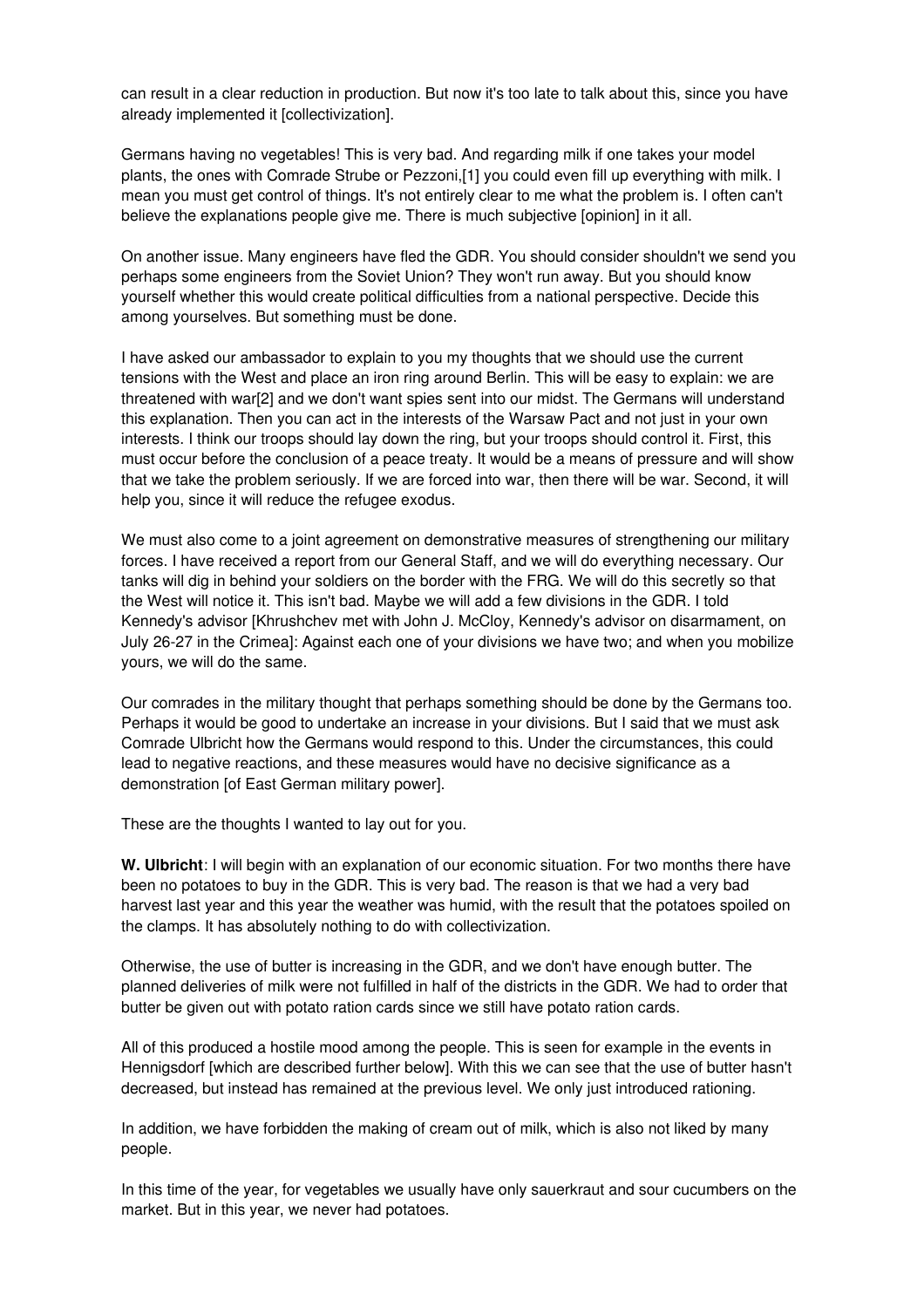You are searching for an apology from us when you say that we could pull back on collectivization. Under our circumstances, this thesis of pulling back doesn't work. During and after the process of collectivization, we experienced an increase in agricultural production.

**N. S. Khrushchev**: I said this, because I have read too many West German reports. That is [West German chancellor Konrad] Adenauer's voice.

**W. Ulbricht**: Some of what they say is true, but in general the issue is more complicated.

How does it look in the GDR? Some of the new collectivized farms are progressing only slowly toward joint work, although they are fulfilling the plan in the context of individual farming. Some big farmers say to us: We will join the collective farm, but we don't want to work there. These have privately about eight cows. So in the context of the village, the plan is fulfilled.

**N. S. Khrushchev**: These are the German collective farms!

**W. Ulbricht**: What is the issue? The party organizations didn't give enough support to the Type 1 collective farms.[3] The reason is that the party workers don't know enough about agriculture to persuade the mid-level farmers. So what can they advise the farmers? Now we are doing it differently. We are delegating workers from strong collective farms to go to the weak ones. That helps.

But there are also political aspects of the issue. Every time that international negotiations are approaching, the farmers ask: What will come from these? Maybe a middle line between Ulbricht and Adenauer? In this connection, some of the farmers left the collective farm. When we asked them what was going on, they answered: We are continuing to work, but not in the collective farm. We will wait until the fall. That is a hedge on the part of the farmers.

**N. S. Khrushchev**: You have sly farmers. I thought only we had them.

**W. Ulbricht**: In addition, among the farmers there are some Nazi elements, the former Farmer Leaders (Bauernfhrer). Thus, for example at a meeting in Plauen district, where our representatives were present, a large-scale farmer said he supported getting back the Sudetenland [the part of Czechoslovakia that was taken over by Nazi Germany in 1938-39 and then lost by Germany at the end of World War II]. Our comrades told him that that would mean war. To this he responded: Then I will fight together with [Hans-Christoph] Seebohm for this he is a revanchist provisional minister from West Germany [he was Adenauer's Minister for Transportation and also the spokesman for Sudetendeutsche Landsmannschaft]. That's how people speak there.

But even this farmer joined the collective farm. He of course must stand trial as a war-monger and be resettled somewhere else. I mean every discussion has its limits. I told the Minister of Justice to take care of this. But we have no Siberia. There such people would be sent right to the labor camp.

On the issue of food supplies. In winter we had very little fodder, since in the last year we had a bad harvest. Some of the livestock died. But this wasn't the fault of the farmers. We expect a similar situation this year. Since we have wet and cold weather, the corn is only 50 centimeters tall, and the potatoes have spoiled. So as fodder we have neither corn nor potatoes. If the socialist countries don't help us with fodder, we won't be able to maintain the level of production of milk.

This means, there will be a sharpening of the political struggle in the GDR, which expresses itself in losses regarding the cooperatives (which we will have completed) and also the scarcity of fodder.

**N. S. Khrushchev**: I think the enemy is clearly at work here.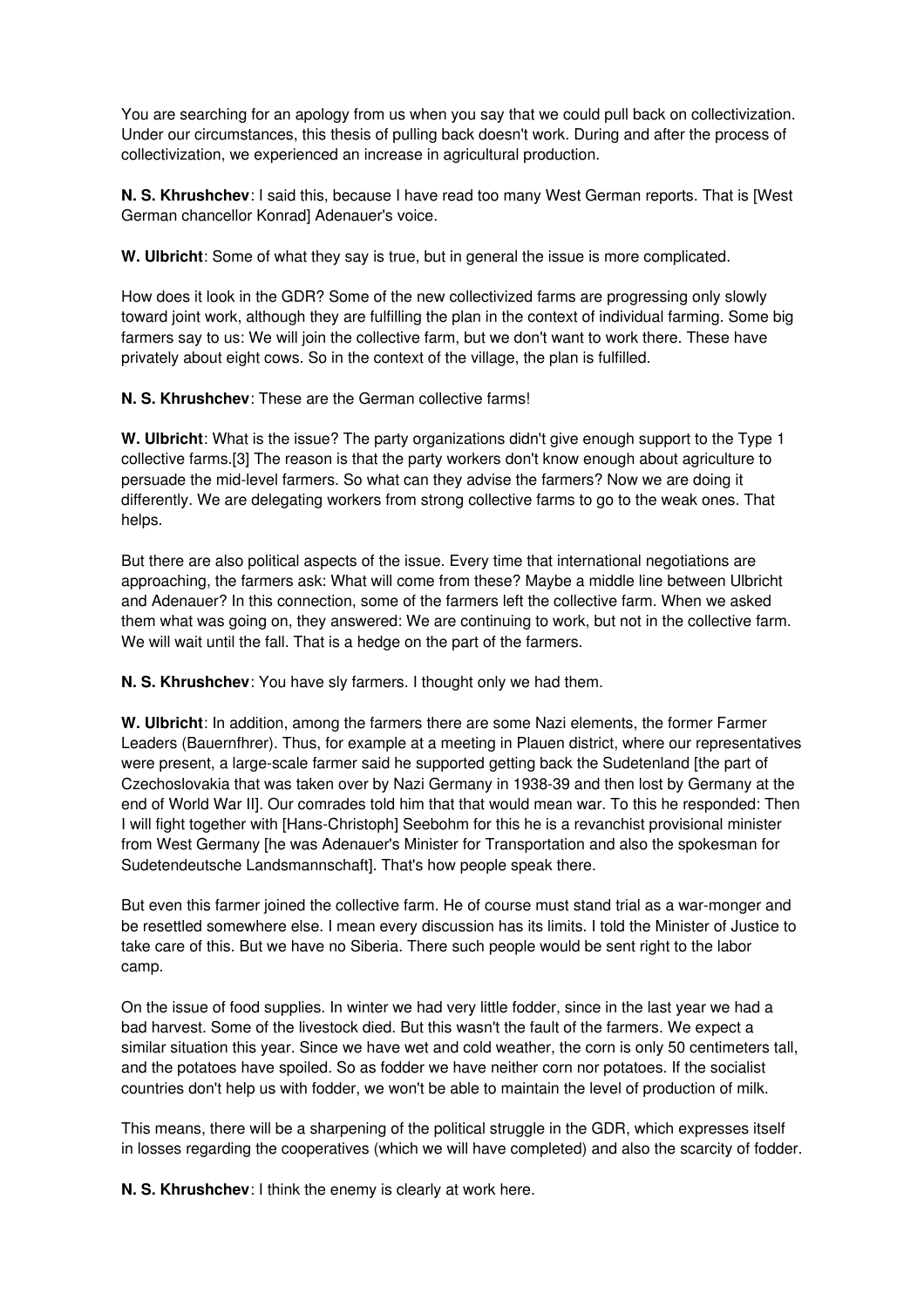**W. Ulbricht**: This is the church.

**N. S. Khrushchev**: Let's take the issue of the spoiled potatoes in their clamps. But the Germans are masters in the storage of potatoes. So this is definitely not a question of the weather, but of bad work or sabotage.

**W. Ulbricht**: Of course there are saboteurs. But one must consider that our potatoes are given artificial fertilizer, which makes them less resistant against spoiling.

**N. S. Khrushchev**: From my Moscow experience, I would like to introduce corn. When I came from Ukraine to Moscow in 1950, the weather here was very cold and rainy. At the time I brought my bodyguards with me from Ukraine, and the comrades told me that the son of a co-worker had even asked his mother whether there ever is summer in Moscow. Even in that year, my corn grew five meters high. It all depends on how you take care of it.

**W. Ulbricht**: But it doesn't grow in the GDR.

**N. S. Khrushchev**: I can't agree with you on this. I am an expert on corn, and you, on the contrary, I do not accept as such an expert.

I have yet another question. I read original reports of Western secret services in which they believe the conditions are ripe for an uprising in the GDR. Through their channels, they tell people not to push all the way for an uprising, since that won't bring anything good. They say: We can't help you, and the Russians will flatten everything with tanks. So they advise waiting until the conditions are right.

Is this really true? I don't really know; I am just relying on western reports.

**W. Ulbricht**: We have information the Bonn government is preparing the conditions for an uprising that is supposed to take place in fall 1961 step by step through recruitment and organizing opposition. We see the methods of the enemy's work: The churches are organizing the withdrawal of the farmers from the cooperatives, although without great success. There are also acts of sabotage. Is this all real? An uprising is not realistic. But it is possible that there will be some actions which could cause us great damage internationally.

Thus, for example in a factory in Henningsdorf near Potsdam, that previously belonged to AEG [Allgemeine Elektrizitts-Gesellschaft, General Electric Company], hostile engineers organized a signed petition. They made the demand of not signing a peace treaty, since this would deepen the division of Germany. They didn't directly say that they support Adenauer, but they proposed carrying out free elections and the creation of a government that would lead Germany. The struggle is carried out this way in a series of plants. When we carried out house searches of these people, it was proven that one of them is an American agent and four are former fascists. So the affair actually wasn't done by the [West German] SPD's Eastern Office, but by American agents.

In this district, the number of sabotage acts increased in agricultural production cooperatives, [and] there was malicious slaughtering [of livestock]. The district leadership of the party didn't work in this plant, so hostile elements, particularly re-settlers from West Germany, could slip in there. Among the re-settlers, there are many agents [spies]. If they had been successful in organizing a demonstration in Henningsdorf, the farmers would have supported them. There are many other districts where the enemy carries out such actions. We are working on his now; nothing bad will happen.

**N. S. Khrushchev**: Did these people re-settle in the GDR a long time ago?

**W. Ulbricht**: Two or three years ago.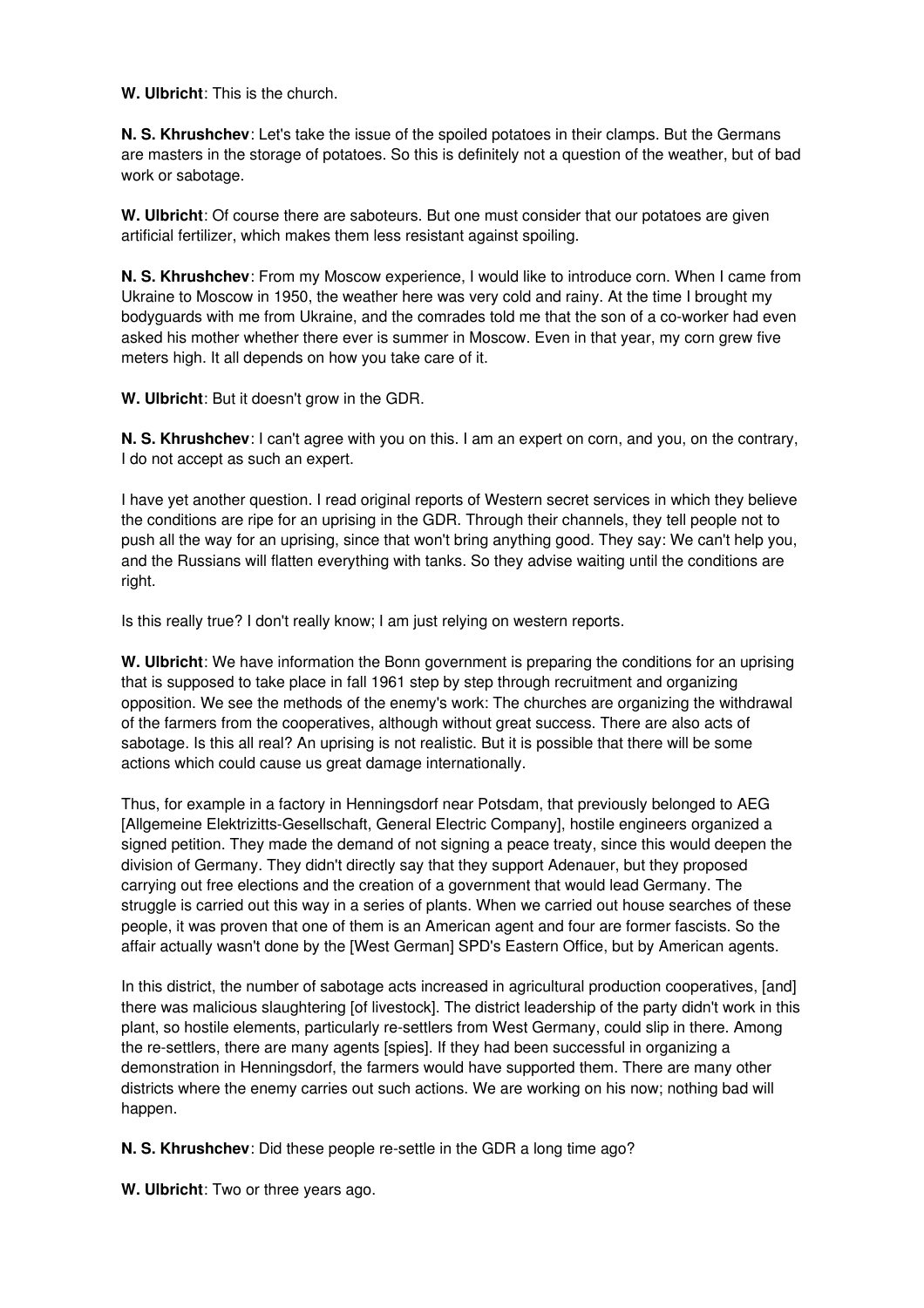#### **N. S. Khrushchev**: Why?

**W. Ulbricht**: They say that they didn't like West Germany. Some of them are primitive people who are being used by the enemy.

**N. S. Khrushchev**: Maybe it would be better to push them back to West Germany instead of having them sit in prison?

**W. Ulbricht**: I have also addressed this issue. The villagers wanted to chase the farmers I spoke of in Plauen to West Germany. But we can't do this, since our task is to persuade.

I would like to deal with several general issues. We have problems with the intelligentsia for political and economic reasons. The political reasons are that these people believe there is a third way. They think that a peace treaty would mean that the division of Germany would remain, and they ask whether there isn't another way.

The economic reasons are that our internal difficulties have increased, since the figures for the Seven-Year-Plan have been declared invalid. Our State Planning Commission is now working on reducing these numbers. This has a disruptive effect on broad circles of the population. Representative of the intelligentsia say that with such a reduction of the plan, we can't achieve our goals. Since we have pulled back from the declared main economic task of surpassing West Germany in per-capital consumption and worker's productivity, the people are working without any economic inspiration. As long as things stay this way, we will have difficulties, not only due to scarcities of merchandise.

In addition, the buying power of the population in the GDR currently surpasses the availability of goods in the stores by 2 billion marks. The population has demands that cannot be satisfied. With an open border, we cannot solve the problem of the buying power surplus vis--vis the availability of goods, since we must freeze wages and sometimes raise prices. We have already started freezing wages, but we can't explain it to the people. We aren't saying why we have reduced the plan figures, but every engineer can see it. We have reduced investments by two billion. The intelligentsia feels this and expresses displeasure.

In addition to West Germany's hostile acts, there are also a series of issues that can't be resolved with the open border. We are experiencing great losses due to the Grenzgnger [border-crossers] (people who live in one part of Berlin and work in the other) and people who have fled. Therefore we can't fulfill some of our tasks.

You must consider that in the last three years, in the interests of the Seven-Year-Plan, we have taken what was possible out of our economy. For this, some of the local industry, which previously worked for the internal market, was reoriented to exports. When I examined the work of our foreign trade in the last year, I realized that representatives were sent from there to conclude contracts with artisans, and everything went into exports. Through this, the provision of services for our population was reduced. Long lines before stores developed, which led to dissatisfaction. I forbade this, since this would bring the entire population against us.

**N. S. Khrushchev**: Everything was fine when I participated in your [5th] party congress two (sic) years ago [in July 1958]. So what has happened? You even wanted to surpass the FRG by 1961/62.

N. S. Ulbricht: We didn't put the raw materials in our plans, that means, the plans weren't balanced. We had to import steel and other goods and to export consumer goods in exchange. I have already reprimanded the State Planning Commission for this.

**N. S. Khrushchev**: But what happened? The GDR can't pay for raw materials? But no one would give these away for nothing.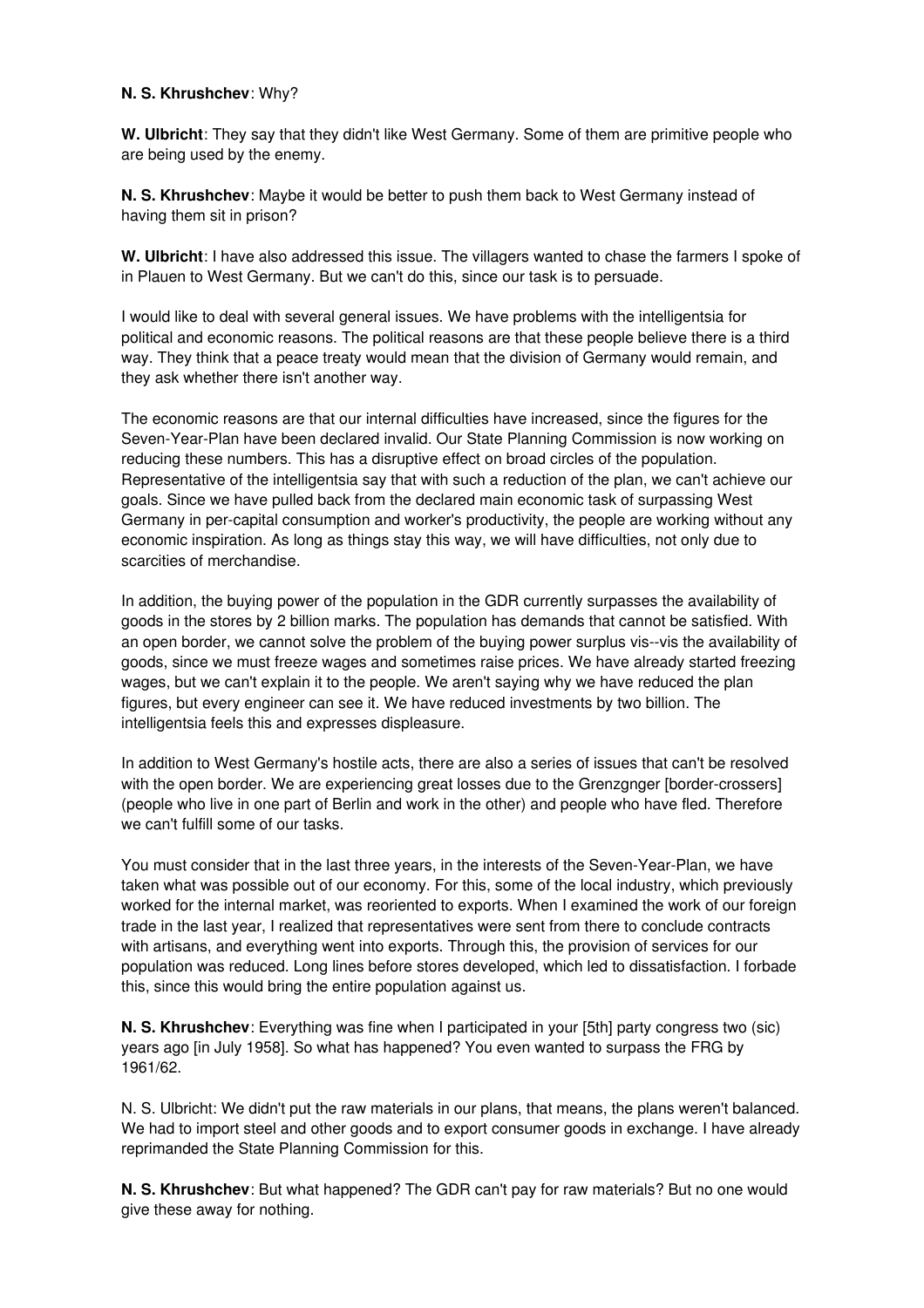**W. Ulbricht**: Yes, no one can do this. I will give you an example: We bought shoes in West Germany for 100 million [valuta marks] and now we have a deficit in our accounts. They warned us that if we can't pay by August 15, they will stop the supplies.

In preparing the plan, we counted on help from the people's democracies. We sold modern metallurgical equipment to the Czechs, and they were supposed to send us 8000 tons of steel in 1960 according to the contract. But they didn't do this. The Poles and Bulgarians are the same way.

The Bulgarians now owe us 60 million; that means that we are giving them a credit. We gave the Poles a credit for 450 million so they would supply us with hard coal, for which we even paid more than the world market price. And in return they got from us equipment, but we didn't receive steel from them. In order to fulfill our obligations to these countries, we are forced to buy for hard currency in West Germany what we lack in material and they are now our debtors.

Things are sometimes done similarly with the Soviet Union, but you give us credit.

**N. S. Khrushchev**: Do you also conclude such disadvantageous contracts with us?

**W. Ulbricht**: I ask you not to use these facts, since they make it clear that sometimes we can't get the necessary equipment in the socialist camp. But I can give you the following example: We built a ship for you and had to pay 20,000 [valuta marks] for technology in West Germany. Your foreign trade office made it a condition that the ship's engine had to come from West Germany, although they should have known that we didn't necessarily have to buy it in the West, but that it could be produced just as well in the socialist camp.

I don't mean this example as a criticism, since at least you are helping us.

There is no cooperation among the socialist countries, and the question won't be resolved of who can make new machines based on Western designs. For example, the Romanians bought from the Americans a machine for drying plastic. (Kunststofftrocknung) If we had four such machines, then we could double the production of the corresponding plastic. But COMECON (Council on Mutual Economic Aid, the socialist economic community) doesn't deal with this issue and doesn't duplicate the designs of such new machines. Therefore, we are now fighting with the Romanians so that they will have the designs copied for us.

Currently everyone is working for himself alone, with the result that we are falling into great dependence on the West. COMECON must get control of this and work as you do with the coordinating committee you created for economic research.

**N. S. Khrushchev**: So if we sign the peace treaty, the first step of the West will be an embargo. Then what will we do?

**W. Ulbricht**: That is why I am raising this issue.

**N. S. Khrushchev**: This comes a bit late. You got involved with relations with the West Germans, and now you are in such a bad situation. We also have trade with the West Germans, but if they declare an embargo, then to hell with them we will get some plants running two years later. I have a secret report on how they are planning this. They can go ahead. Krupp [the West German steel manufacturer] will have more disadvantages from an embargo than we will, since then we will stop paying.

**W. Ulbricht**: Krupp is already now looking into the possibility of [continuing] trade [with us] via neutral countries [in case of a West German embargo].

**N. S. Khrushchev**: Krupp wants to trade with us. They have even secretly asked us to complain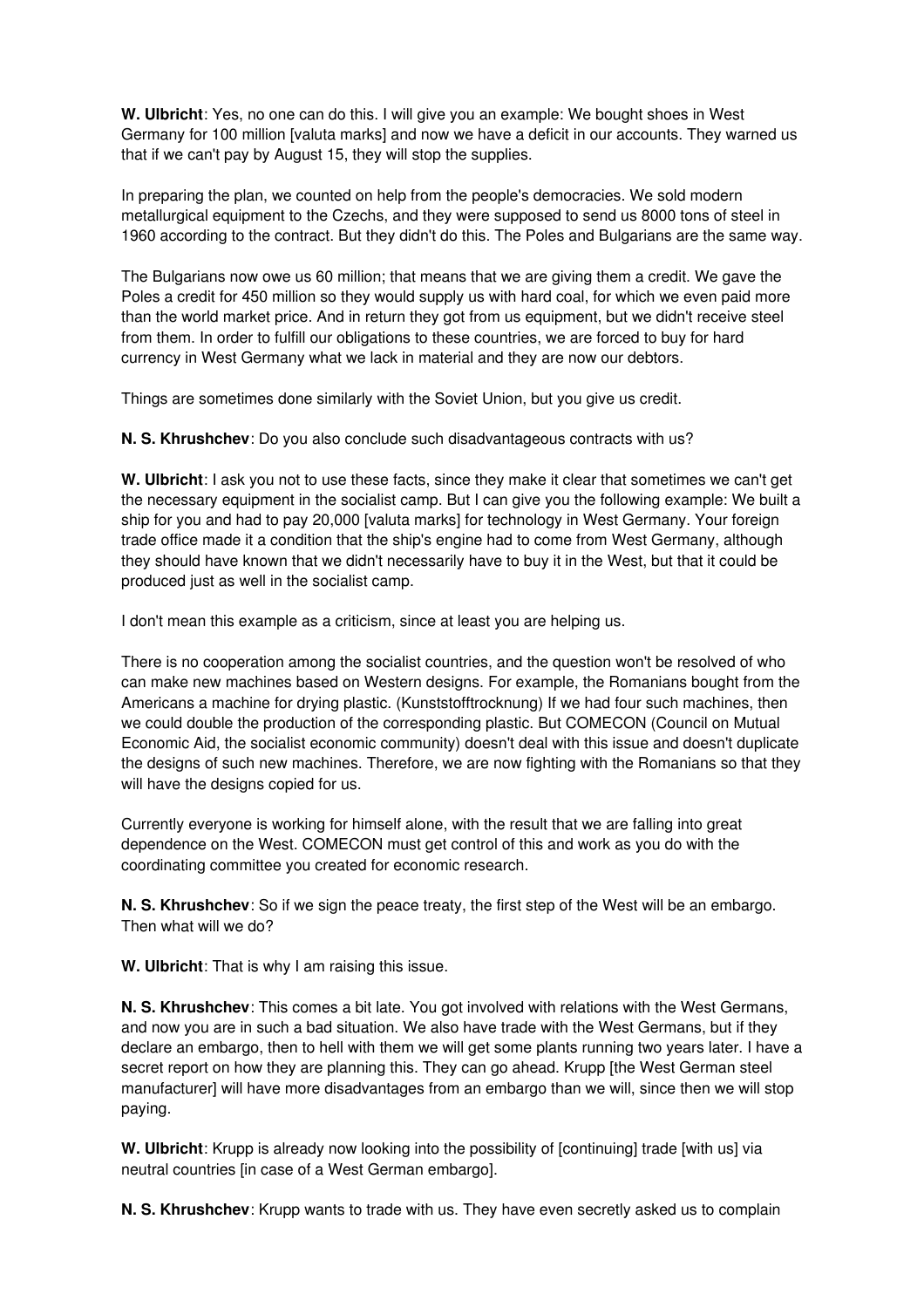about Krupp more loudly, since otherwise the Americans will put pressure on them.

**W. Ulbricht**: In order to change the mood in the GDR, we have to explain the economic situation to the population and show the population an economic future that it doesn't now see.

**N. S. Khrushchev**: I have my own view on these issues, and you still haven't answered me. Your production is just a small percentage of the volume of our production. Maybe your entire productive output corresponds just to the growth in our production. If this wasn't used until now, then it must be because of sloppiness in our economy. For this we are guilty and the Germans as well. We are building new factories, and yours aren't fully utilized.

I know about the laws of production and I know that when engineers have become used to particular dealings, then they don't want to change them and also don't want to change the assortment of goods.

**W. Ulbricht**: We have already achieved this. This question no longer exists.

**N. S. Khrushchev**: But this is the main thing. For example, we order ships from you. In the treaty, it is agreed what you have to do and we have to do. You are obligated to buy the ship engine in England or the FRG. But you don't do this.

**W. Ulbricht**: So I guess that means that I am anti-Soviet.

**N. S. Khrushchev**: Stop it! We are actually building cruisers and atomic submarines that are faster and better than the American ones. We know how to do it. Clearly your people said they could do it. After all, we have paid for it and don't want to pay for nothing. The fact that things are this way, I blame more on the GDR, since whom else should I blame for it?

**W. Ulbricht**: According the Seven-Year-Plan, we forecast a yearly production increase of nine percent. According to the new plan for 1962, the growth will only be five percent. But we will miss the four percent.

**N. S. Khrushchev**: I don't understand this. We have been talking about this issue for three years. Maybe the translator is translating poorly?

**W. Ulbricht**: We support changing our economy to be completely dependent on raw material supplies from the socialist camp. But for the next year, we will be short 153,000 tons of steel. Even in negotiations with the Soviet Union, this amount was not addressed. So we have to buy it from West Germany. For special steel plates, we are one hundred percent dependent on them.

**N. S. Khrushchev**: We also have to buy several types of steel.

**W. Ulbricht**: But your comrades said that you don't have this type of steel.

**N. S. Khrushchev**: That is correct. So we make other machines. You don't produce the machines from this steel for the GDR. So don't make them anymore.

**W. Ulbricht**: You, for example, supply us with rust-free steel only for orders from the Soviet Union.

**N. S. Khrushchev**: That is correct, since we don't have enough of this steel.

**W. Ulbricht**: But Poland and Czechoslovakia have ordered from us chemical equipment made from the same steel, and we have to buy it in the FRG.

**N. S. Khrushchev**: I don't understand this. I would never sign such a treaty which isn't commercially advantageous to me.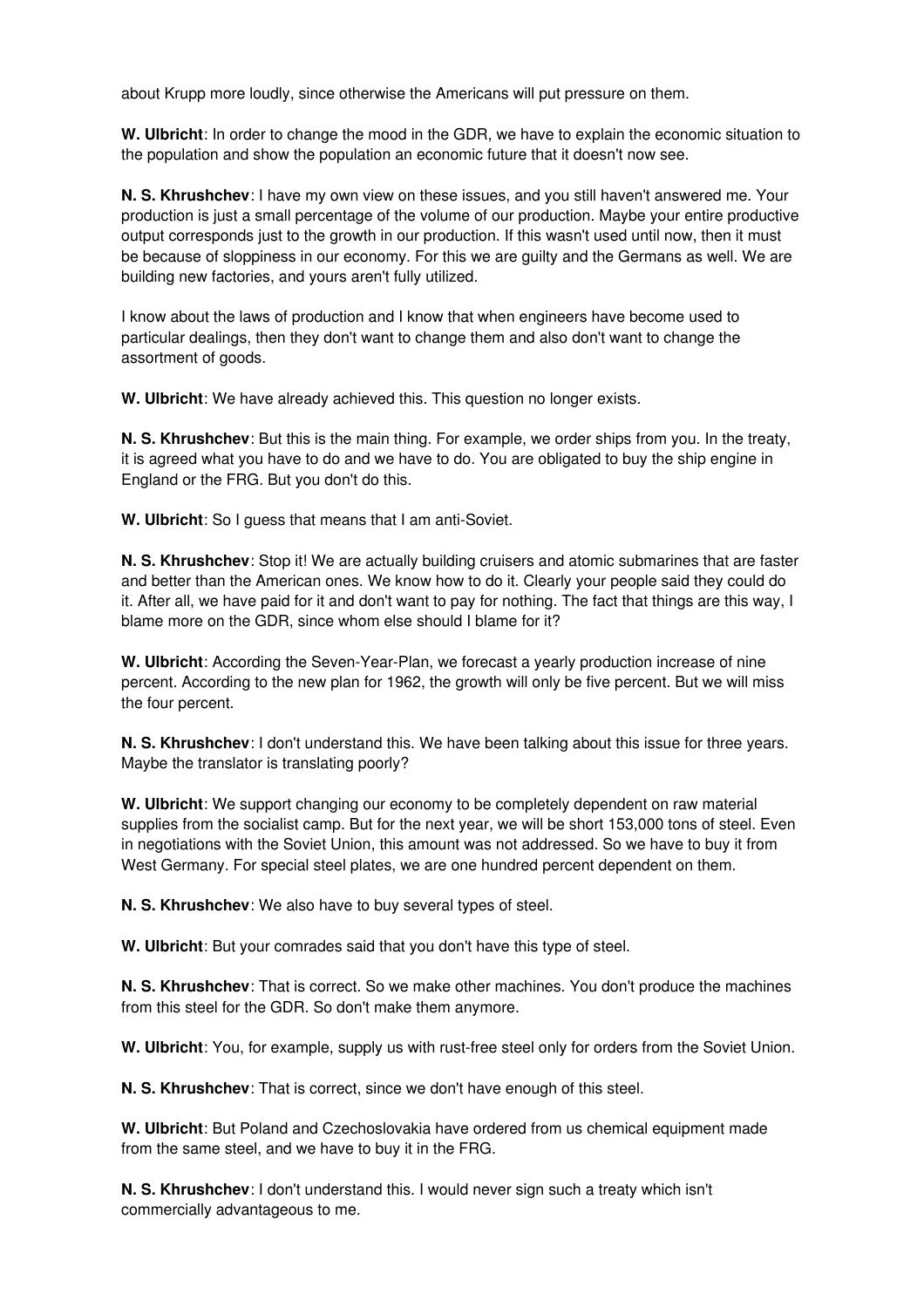I will give you an example. When we made the Seven-Year-Plan and said that we were ready to accept credits, very many offered us credit from the West. At the time, I said that we must examine our capacities to pay back the credits and that we didn't want to bite off more than we could chew. They offered us supply credits for five years. We answered okay, but not for five, but for seven years. If you don't want it, then forget it.

What has happened here? We order ships from you, and you buy the engines in England or the FRG. If that is disadvantageous for you, then don't accept such orders. Look for others that don't force you to become dependent on the West.

At the beginning, things were going well for you, trade with West Germany developed and that was useful for you. But what do they say [?]: as long as it's not lightening, the farmer doesn't cross himself. Adenauer gave you a lesson last year, and only then did you begin to scratch yourself in a particular place. [erst da habt Ihr angefangen, euch an einer bestimmten Stelle zu kratzen].

Can we really not find a way out of this situation? America doesn't sell us anything, and we are fine with that. That's how it was also with England and the FRG when they didn't engage in any trade with us. How is that we can't now build socialism without Adenauer and [French President Charles] de Gaulle? We should damn well get rid of them. [Die sollten wir zum Teufel jagen.]

We bought fishing vessels from Adenauer and two chemical plants from Krupp. When the Italians decided to trade with us, they proposed that we should buy more from them than they from us. But we didn't agree. It was the same thing with the British. They asked us what they should buy from us. We answered: Figure that out yourselves. If you don't find anything to buy from us, then we also won't buy from you. That got them thinking and they thought: we buy oil from America, but the [Americans] don't buy anything from us. So we should instead buy oil from the Russians, and in exchange sell them our goods.

I say to the capitalists: You each have your own private country. If you need oil, then buy ours, and we will obtain your goods. They refer to their laws. And we answer that we also have laws and they can't speak to us differently.

We signed a good trade treaty with the Italians. Today I read a conversation between our ambassador and the oil magnate Matteo. He is a supporter of trade with us and says that now they can buy more Soviet oil.

You are giving in way too much to Adenauer and [British Prime Minister Harold] Macmillan. Why can't we supply you with raw materials? That is a defect in our relations.

Regarding the Czech and Poles, that is your fault. Regardless of friendship, business is business. Only the Albanians are capable of saying: give to us or we won't be your friends. They should go fleece someone else

I have spoken all about this in our CC (Central Committee), but no one has taken it seriously.

Let's talk about this at the level of [First] Secretaries [at the Warsaw Pact meeting]. The Poles will of course jump. If they don't give you anything, then you also don't need to help them, you can't give them credits.

We will help you with steel. Regarding special steel, we ourselves have to buy this. But let's buy it together so that we don't have to pay later with gold for you. Otherwise, you are like the Bulgarians, who first buy everything without us and then get into a very tight spot and find themselves facing bankruptcy. We had to pay for them, but things can't work like this.

**W. Ulbricht**: Okay.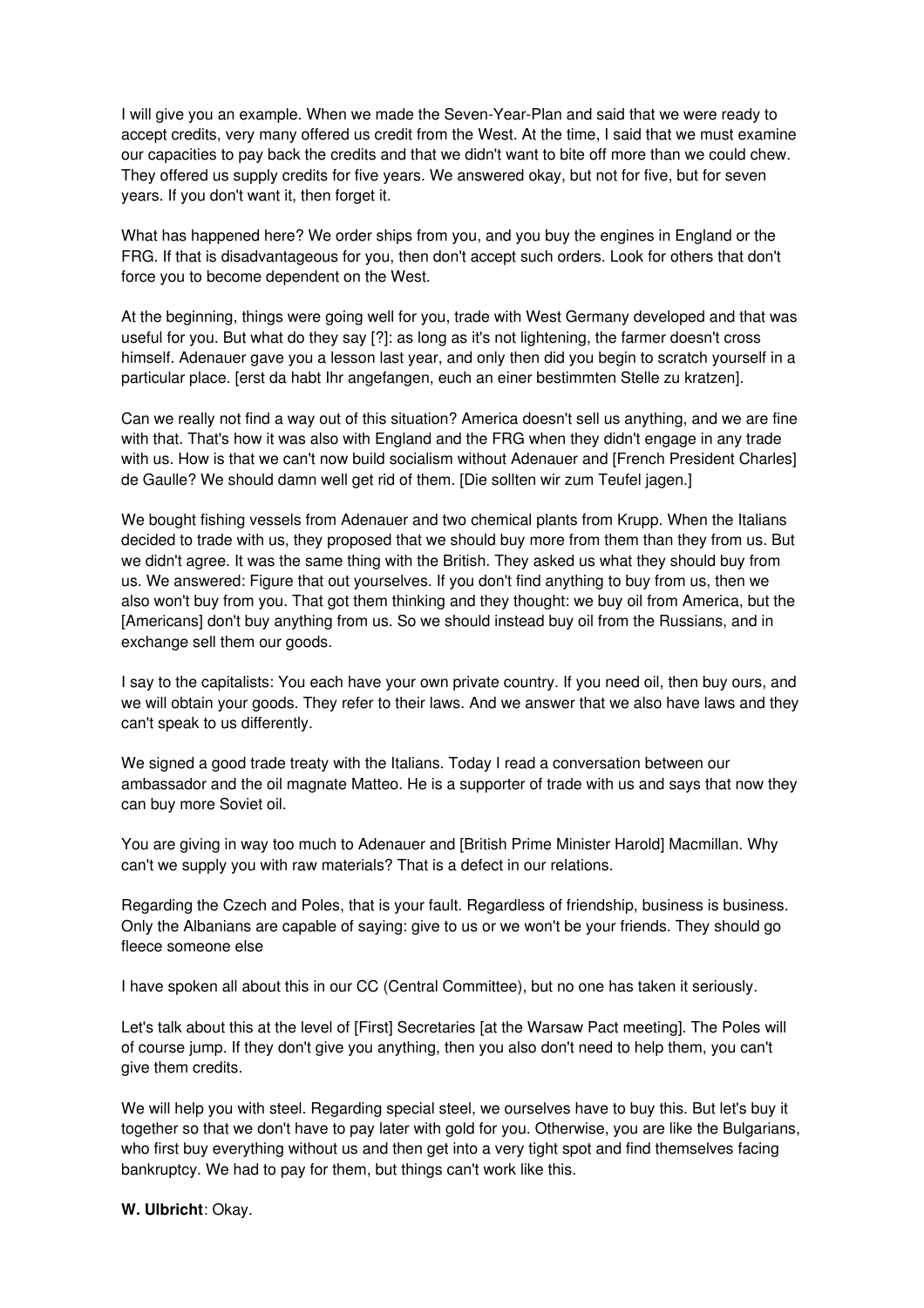**N. S. Khrushchev**: Let's talk with Gosplan about increasing your growth by nine percent. Maybe the Poles will give you something. It will be harder for the Czechs, since many of their goods are exported.

**W. Ulbricht**: The Czechs are in a better position in some ways with steel than the USSR is.

**N. S. Khrushchev**: In colonial goods, we need to see what they pay you with gold. We could pay for it in goods now. We have agreed with [Ghanaian leader Kwame] Nkrumah that we will pay for half of their goods with gold and the other half with goods.

**W. Ulbricht**: We will discuss this with Gosplan.

**N. S. Khrushchev** With regard to industrial goods, don't take on any obligation if you can't deliver. If you absolutely must buy something from the West, then ask for compensation from us and don't get into a tight spot.

**W. Ulbricht**: We have made serious mistakes in foreign trade. We tried to change this, but it was difficult since Heinrich Rau [who was Minister for Foreign Trade and Inner-German Trade until he died in March 1961] had his individualism. Now we will change this. I have said; we have no gifts to distribute. But it will take some time until order is established.

**N. S. Khrushchev**: You will need about two years. You have come to this rather late. You need to think about the issues that arose at your last party congress. These are issues we are also faced with. We must surpass West Germany. If you close the borders, the difficulties won't disappear.

**W. Ulbricht**: On the contrary, a blockade will be imposed.

**N. S. Khrushchev**: I don't mean the conclusion of a peace treaty, but the measures which will now be taken around Berlin [i.e., sealing the border]. Our ambassador has told me that you lack laborers. We can give you some.

**W. Ulbricht**: In the Politburo, we have resolved to ask for laborers from Bulgaria and Poland.

**N. S. Khrushchev**: We could also give you some laborers--young people, young party members. We have surplus labor. Don't listen to the Voice of America [radio station] that says we are lacking in laborers.

**W. Ulbricht**: I just couldn't bring myself to ask you for this.

**N. S. Khrushchev**: Let's think about this, how we could explain it best to the population.

**W. Ulbricht**: As socialist help for the GDR!

**N. S. Khrushchev**: Maybe it would be better if we called it a youth exchange, as Fidel [Castro] has proposed. In this exchange, you give us one, and we give you one hundred. That's how it's done with Fidel. All things considered, he was upset that we sent too few to Cuba, but we told him that at this stage we didn't need to send more. If the Cubans want to come to us, then they should come.

This is also how we can resolve the problem with engineers. Previously the Germans sent us engineers, and we learned from them. Now we send you our engineers, but not to teach you, but to help you.

Why are you quiet? Would you rather not talk about this?

**W. Ulbricht**: No, I want to think it all through first.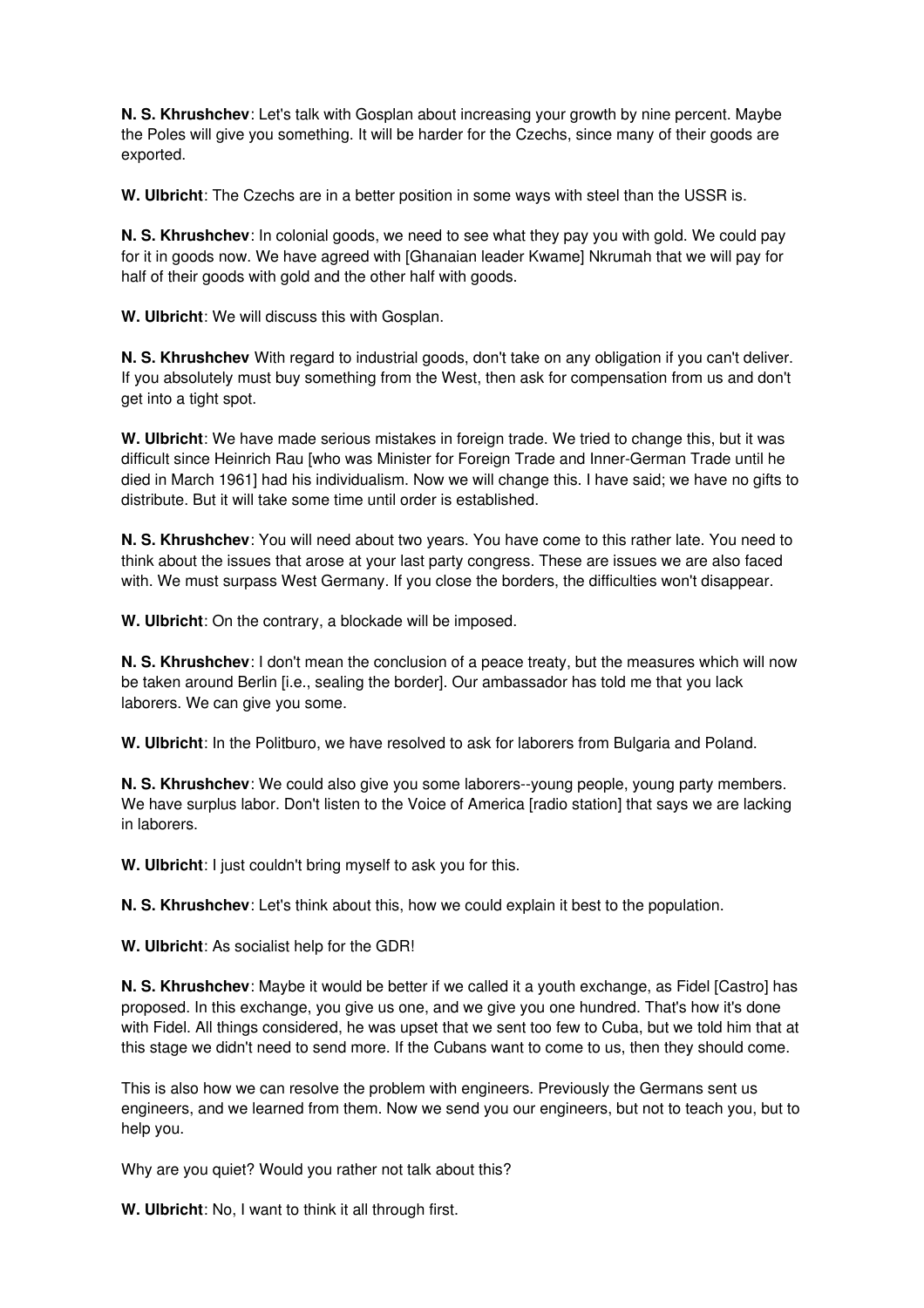Now on closing the border. When is the best time? What will we do about this?

When the Church Congress took place in West Berlin from July 19-23 . . . .

**N. S. Khrushchev**: Do you know that the Americans criticized Adenauer about that, since they were afraid of the situation coming to a head? This activity [the Church Congress] was Adenauer's work *li.e.*, sponsoring a federal West German event in West Berlin, which was not legally a part of the FRG].

**W. Ulbricht**: Adenauer suffered a defeat, since we got the opportunity to separate our churches from the West German churches. We took countermeasures and implemented control posts over trips to Berlin, which still stand 50 kilometers from the city border. In addition, we also implemented control over the ring [around Berlin].

The Politburo decided that the Berlin Senate will make a resolution this week about registering all border crossers. We will register them all and then process them. Practically, this won't bring us much, but it will prepare people for the closing of the border and will prepare the further measures.

**N. S. Khrushchev**: How many people are we talking about?

**W. Ulbricht**: Officially it is 75,000 in Berlin, but really it is more.

In this week, Friedrich Ebert [the SED party leader of Berlin] will appeal to the people of the GDR with the request that they put off trips to Berlin until there is a normalization of the situation. At the same time, bus traffic to Berlin will be stopped.

But the people will ask why they can't travel to their own capital. We will have to explain this.

**N. S. Khrushchev**: This can't be allowed; they have to have the possibility of traveling to their capital.

**W. Ulbricht**: Technically we could prepare this in two weeks.

**N. S. Khrushchev**: Implement it when you want, we can be ready at any time.

**W. Ulbricht**: Aren't you afraid of any effects on the West German elections which could help Adenauer and [West Berlin Mayor Willy] Brandt?

**N. S. Khrushchev**: I think Adenauer will win. We aren't playing political games here. They are both scoundrels. Brandt is worse than Adenauer. Here we leave it totally to you.

**W. Ulbricht**: Anything can be expected from Brandt, since he has nothing to lose.

**N. S. Khrushchev**: I think Adenauer will behave differently after the elections. I know from secret documents that the Western Powers will make their proposals only after the elections in the FRG. If they wanted to present us with harsh conditions, then it would have been more advantageous for them to do this before the elections, in order to help the chancellor [Adenauer]. But then they would have created the path for talks with us.

They want to bring forward their proposals only after the elections so they can formulate them more mildly.[4] [Hans] Kroll [the West German ambassador to Moscow] suggested this to me. He said the elections are only idle talk. He is a smart man. He meanders a bit, since people say he's a representative of a soft line. So sometimes he has to show he's tough.

**W. Ulbricht**: We will discuss these measures in the Politburo.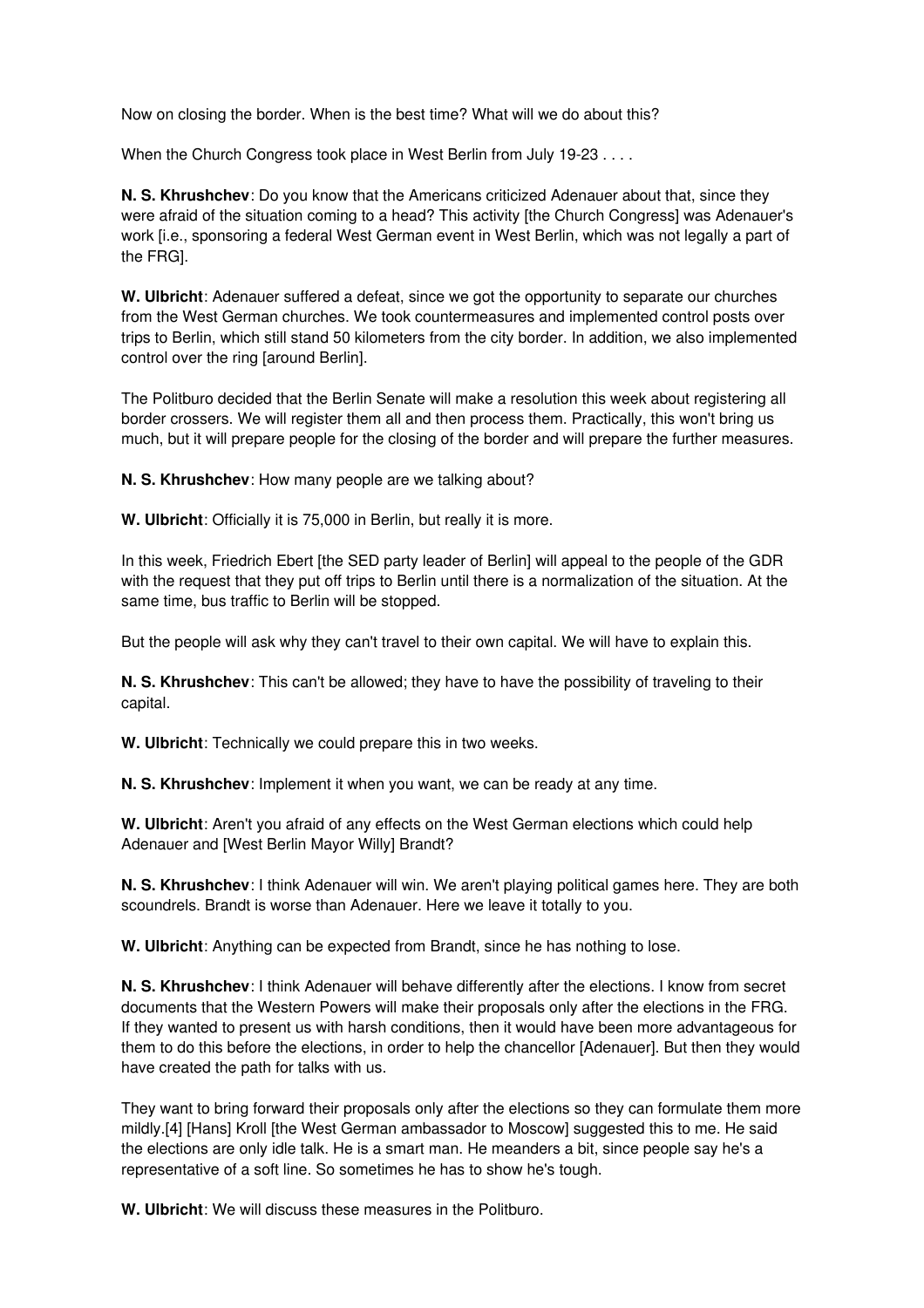**N. S. Khrushchev**: When is the most advantageous time for you [to close the border]?

**W. Ulbricht**: When I return from Moscow, we will carry out economic consultations, since West Germany will stop delivering key goods as an answer to the measures at the border.

**N. S. Khrushchev**: That is possible.

**W. Ulbricht**: Therefore we must explain to the state bureaucracy how we envisage our future economic policy. We will explain that since we have not yet won the competition with West Germany, we have new economic tasks. Making our economy safe from Western interference is one of these tasks.

**N. S. Khrushchev**: The measures should not be explained to your people in this way. Such an explanation would be advantageous to Adenauer, since it means that you can't compete with West Germany. The border closure must be explained politically, and the economic consequences are then to be derived from this.

**W. Ulbricht**: You didn't understand me correctly, of course the measures are to be explained politically.

**N. S. Khrushchev**: We must publish a joint communiqu in which the GDR is asked to close the border in the interest of the socialist countries. Then you will be doing it at our request. That is not an internal, not an economic, but a large common political matter.

**W. Ulbricht**: We agree with explaining the issue from the perspective of high politics. But we must prepare economic steps. Before carrying through these measures [of closing the border], I must explain how our economic policy will look so that everyone will know. On the political side, we have created the peace plan which has been a great success.

**N. S. Khrushchev**: I have another opinion on this. Before instituting the new border regime, you shouldn't explain anything, since this would only increase the refugee exodus could lead to lots of traffic [with people trying to get out while they still can]. We need to do it as we did with the currency exchange.[5] We will give you one, two weeks so that you can prepare economically. Then convene the parliament and announce the following communiqu: As of tomorrow guards will be posted and it will be forbidden to go through the border. Anyone who wants to pass through can only do so with permission from the designated GDR authorities. An order will be carried out and no one will be allowed into Berlin [meaning from the surrounding East German territory into Berlin] or through the border of Berlin with the West [meaning the East-West Berlin border].

If the matter was presented in such a way now, then the bourgeois citizens in this regard Russians and Germans are the same would try to leave. On the streets leading to Berlin, long lines of traffic could then develop, which would be a certain demonstration.

**W. Ulbricht**: This point is correct.

**N. S. Khrushchev**: Comrade [Mikhail] Pervukhin [the Soviet Ambassador to East Berlin] told me that we must take control of the outer border of Berlin [the border of the surrounding East German countryside with Berlin].

**W. Ulbricht**: This is the usual view of the foreign ministry which proceeds from the Four-Power status of the city.

**N. S. Khrushchev**: Comrade Pervukhin said: If the people really do take off for West Berlin, then they won't be able to get out of there. But this is unthinkable, since then there would develop in West Berlin a huge [refugee] camp that they [the West Berliners] would show the tourists.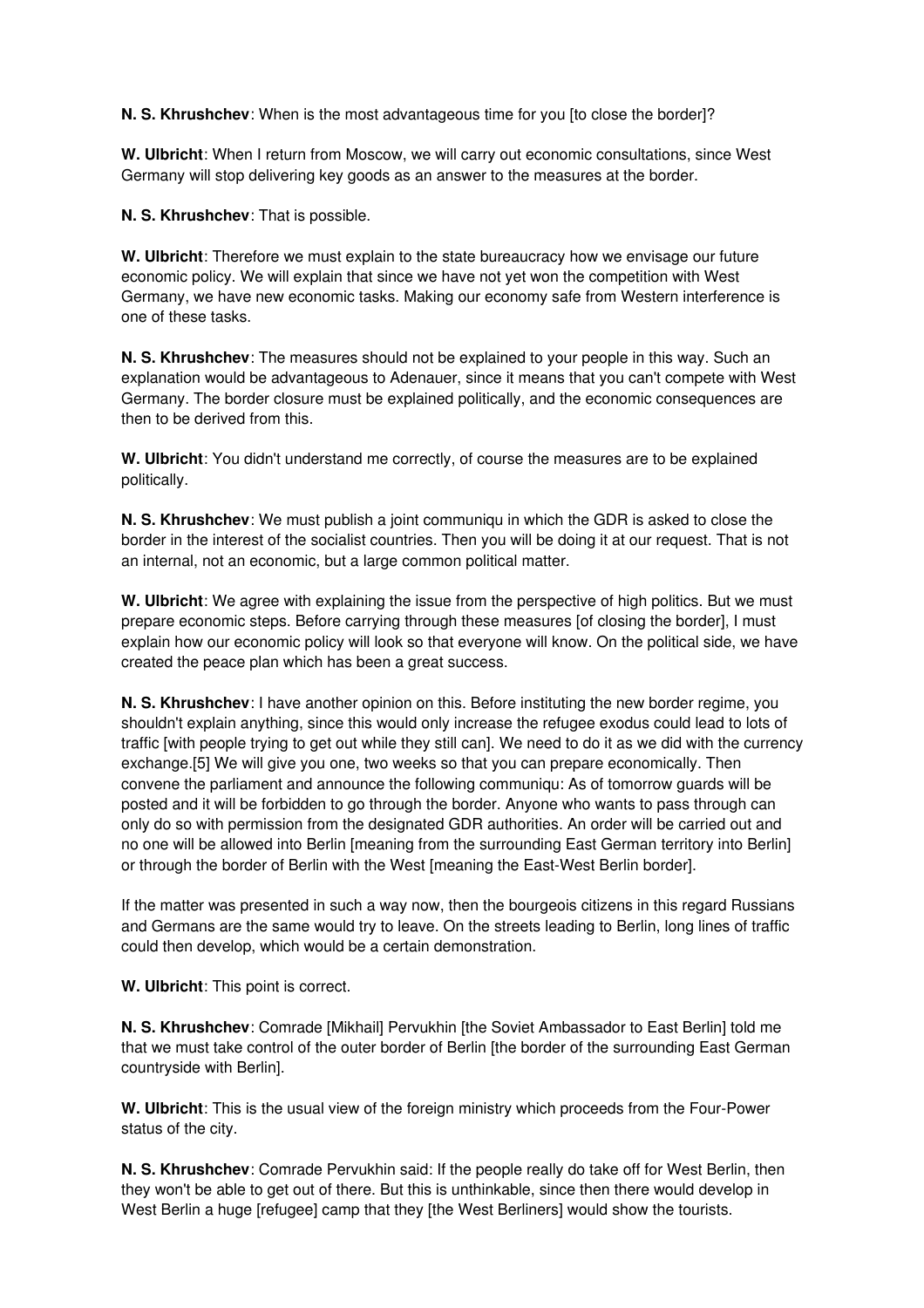**W. Ulbricht**: Yes, since the border goes within Berlin.

**N. S. Khrushchev**: I would just establish control in Berlin, not outside around it.

**W. Ulbricht**: At the beginning, we need control on the outer line, so that certain people don't already now start gathering in Berlin. The outer line around Berlin exists due to the Four-Power status, but we are of the view that the border goes within Berlin. Above all, it must happen quickly.

**N. S. Khrushchev**: If the border is closed, the Americans and West Germans will be satisfied. [U.S.] Ambassador [Llewellyn] Thompson told me that the exodus causes problems for the West Germans.[6]

So, when you establish the border posts, all will be satisfied. And in addition, they will then feel your power.

**W. Ulbricht**: Yes, then we will achieve a stabilization [of the situation].

**N. S. Khrushchev**: I have a technical question. How will the border control be realized on streets in which one side is in the GDR and the other is in West Berlin?

**W. Ulbricht**: We have a specific plan. In houses with exits into West Berlin, they will be walled up. In other places, barbed wire barriers will be erected. The barbed wire has already been delivered. It can all happen very quickly. It will be harder with transportation routes. We will the reconstruct the train platforms of the city trains (S-bahn) and underground trains (U-bahn) that go to West Berlin.

**N. S. Khrushchev**: Who will then get off the trains there?

**W. Ulbricht**: The part of the population that has permission to travel. For example, there are 14,000 people, among them many of the intelligentsia, who live in West Berlin and work in [East Berlin].

**N. S. Khrushchev**: Another question. If you allow your people to live in West Berlin, then can people who live in East Berlin also work over there in West Berlin?

**W. Ulbricht**: No, that will not be allowed, that is a bit different. We also have a few thousand children, primarily from petty-bourgeois families, who live in East Berlin and go to school in West Berlin.

**N. S. Khrushchev**: That must be stopped.

**W. Ulbricht**: Yes, we won't let them go over there any more.

Until now, our trains to Potsdam [in East Germany, on the southwestern border of West Berlin] have traveled through West Berlin. Now they must go around on GDR territory. But there is the danger that the West Berlin authorities and the Occupying Powers will requisition the train stations in West Berlin that belong to us. That, however, will be hard for this, since the trains which leave from there must pass through our territory.

**N. S. Khrushchev**: Then they won't do this, since you could then block their transit routes.

**W. Ulbricht**: And there is the problem of the [Western] military trains which we must be ready for. There will be conflicts of this kind.

**N. S. Khrushchev**: Small conflicts won't hurt anything. But it must be done smartly, so that no one can blame us for anything.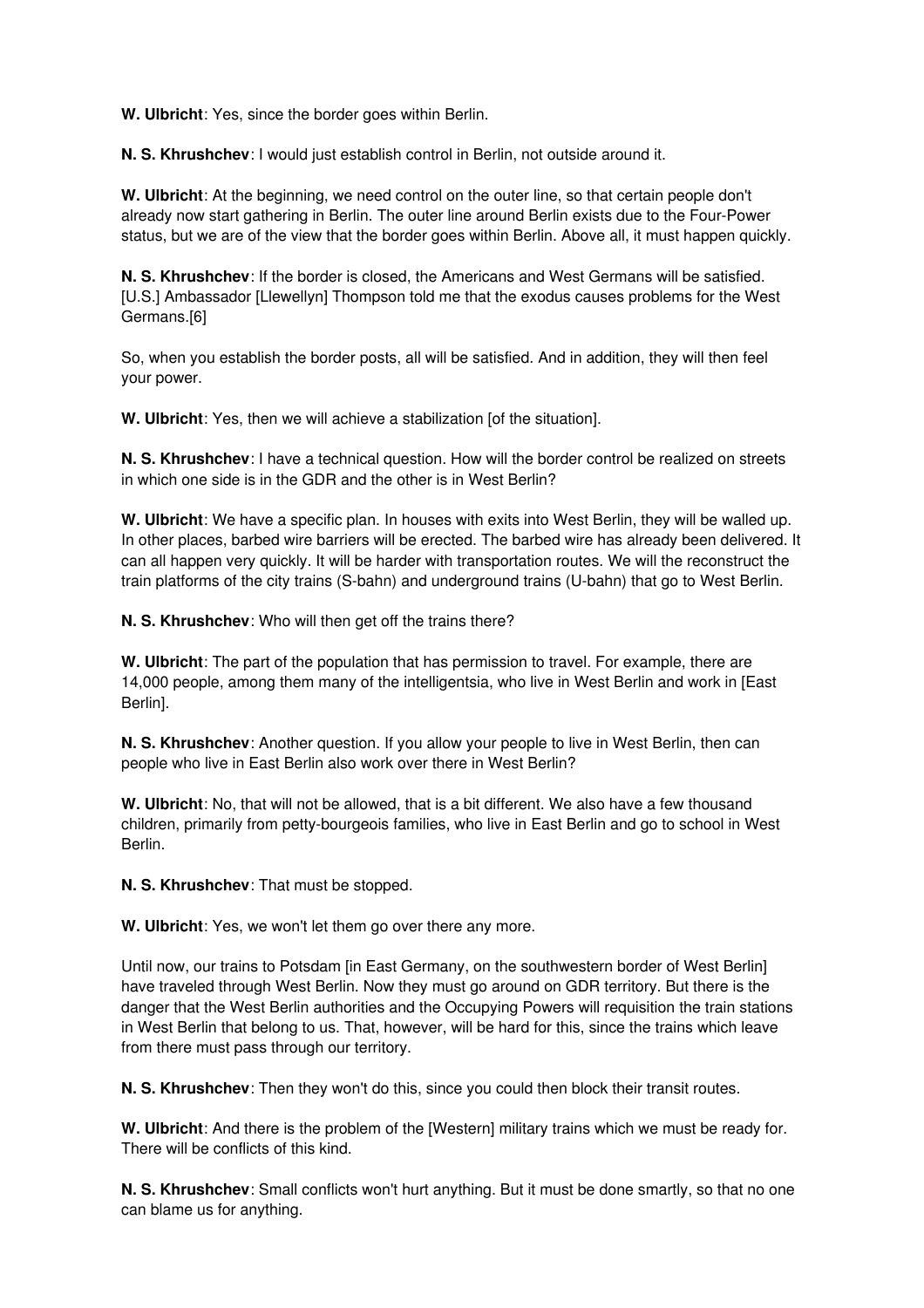**W. Ulbricht**: We have already begun the fight against trade in people [Menschenhandel, as the East German leaders referred to West Berlin and West German advertising campaigns for jobs, which particularly lured skilled workers away from the GDR]. The enemy feels that we are preparing to close the border. Yesterday for example an English correspondent asked me: Will you close the border today? I said that it depends on the Western powers.

**N. S. Khrushchev**: I see that we correctly understand each other on this issue.

**W. Ulbricht**: How will our consultations in Moscow in practice occur? I think we should begin with a conversation among the first secretaries.

**N. S. Khrushchev**: That wouldn't be bad, but since it's the first secretaries and the chairmen [of the governments] who have traveled here, that wouldn't work.

**W. Ulbricht**: Then we must begin with a plenary discussion.

**N. S. Khrushchev**: Yes, it would be hard to start any other way, since there are politburo members in the delegations. [Foreign Minister Adam] Rapacki [of Poland], for example, is a Politburo member. We had moments of doubt about him. But nothing will be presented that he could transfer from impure motives. [i.e., that he could tell the West]

**W. Ulbricht**: We don't have anything against him. But information seeps out of his office [i.e., the foreign ministry].

**N. S. Khrushchev**: Comrade Gomulka also told me that and asked me to go to him directly [i.e., Gomulka and not Rapacki] on an important issues. Our relationship to Rapacki is the same as it is to [Polish Premier Jozef] Cyrankiewicz: They are friends who come from the former socialists [i.e., the SPD, social democratic party, instead of the communist party].

So we will have the first session, and then we'll see what comes next.

**W. Ulbricht**: After that there must be a special session.

**N. S. Khrushchev**: Let's do it this way: we will task the foreign ministers with putting together the communiqu, we will also find work for the economists and once we have gotten rid of them in this way, we will then have a joint consultation at our level.

**W. Ulbricht**: The main issue for the consultation in the small group will be what to do when the FRG declares a blockade after the conclusion of a peace treaty.

**N. S. Khrushchev**: This issue can be dealt with at plenum; it's not secret.

**W. Ulbricht**: But the details must be discussed in a smaller group.

The conversation lasted two hours and 15 minutes. V. Kopteltsev (signature)

Footnotes by Hope M. Harrison

[1] It is not clear whether Khrushchev had names of these particular leaders of model plants or whether he made them up. It is also the case that the supply of milk in East Germany was nowhere near as satisfactory as Khrushchev seems to believe.